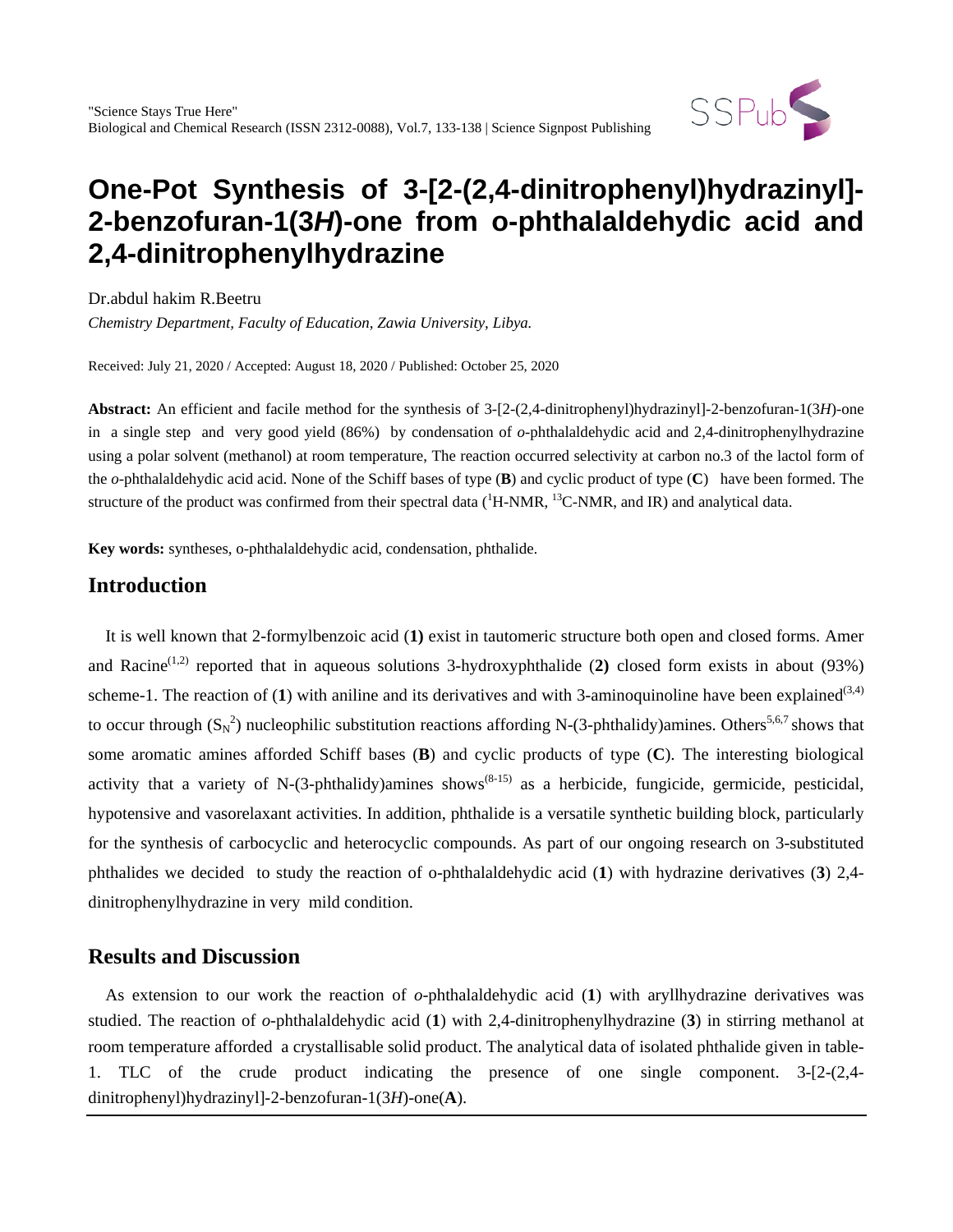The IR (KBr) spectrum Table 3 and Fig.3 of the isolated compound shows clearly absorption at 1737  $cm^{-1}$ indicating the presence of the lactonic group, and absorption at  $3335 \text{ cm}^{-1}$  due to (N-H) stretching and two absorptions bands at 1306 cm<sup>-1</sup> and 1450 cm<sup>-1</sup> for two nitro groups (NO<sub>2</sub>). On the other hand, The <sup>1</sup>H-NMR (d<sub>6</sub>-DMSO) spectrum, Fig. **1** and table **2** shows one proton as a broad singlet at δ 6.80, due to phthalidyl proton CH-N, H-3, the deshielding of H-3 in this compound, compared with CH-N-alkyl analogs can be attributed to the anisotropic effect caused by hetero-aromatic ring Table-2, seven protons multiplet at δ 6.97-8.03 due to seven aromatic protons, one proton doublet at  $\delta$  8.34 assigned to N-H, one proton broad singlet at  $\delta$  8.56 assigned to (NH). Furthermore, <sup>13</sup>C -NMR( $d_6$ -DMSO) spectrum Fig.2 showed seventeen resolved carbon signals, the carbonyl carbon signal was observed at  $\delta$  158. The aniline carbon (C-NH) signal was observed at  $\delta$ 142.44 the rest of the resolved carbon signals are corresponding to the aromatic carbon atoms of the product these results clearly indicate the formation of N-(3-phthalidyl)amine of type (**A**) (3-[2-(2,4-dinitrophenyl)hydrazinyl]-2 benzofuran-1(3*H*)-one). The reaction occurred selectivity at carbon no.3 of the lactol form of the *o*phthalaldehydic acid, and the product resulted from the  $(S_N^2)$  nucleophilic substitution reaction at carbon no.3 and the leaving group is  $H_2O$ . No absorption band due to stretch (OH) in carboxylic acid group appearing in the region 3000-2400 cm<sup>-1</sup> and no absorption band due to stretch (C=N) appearing in the region 1630 cm<sup>-1</sup> these data rules out the presence of the Schiff' s base of type (**B**). And no absorption band due to stretch (C=O, N-CO) amide group appearing in the region  $1670 \text{ cm}^{-1}$  these results rule out the possibility of cyclic product formation of type (**C**).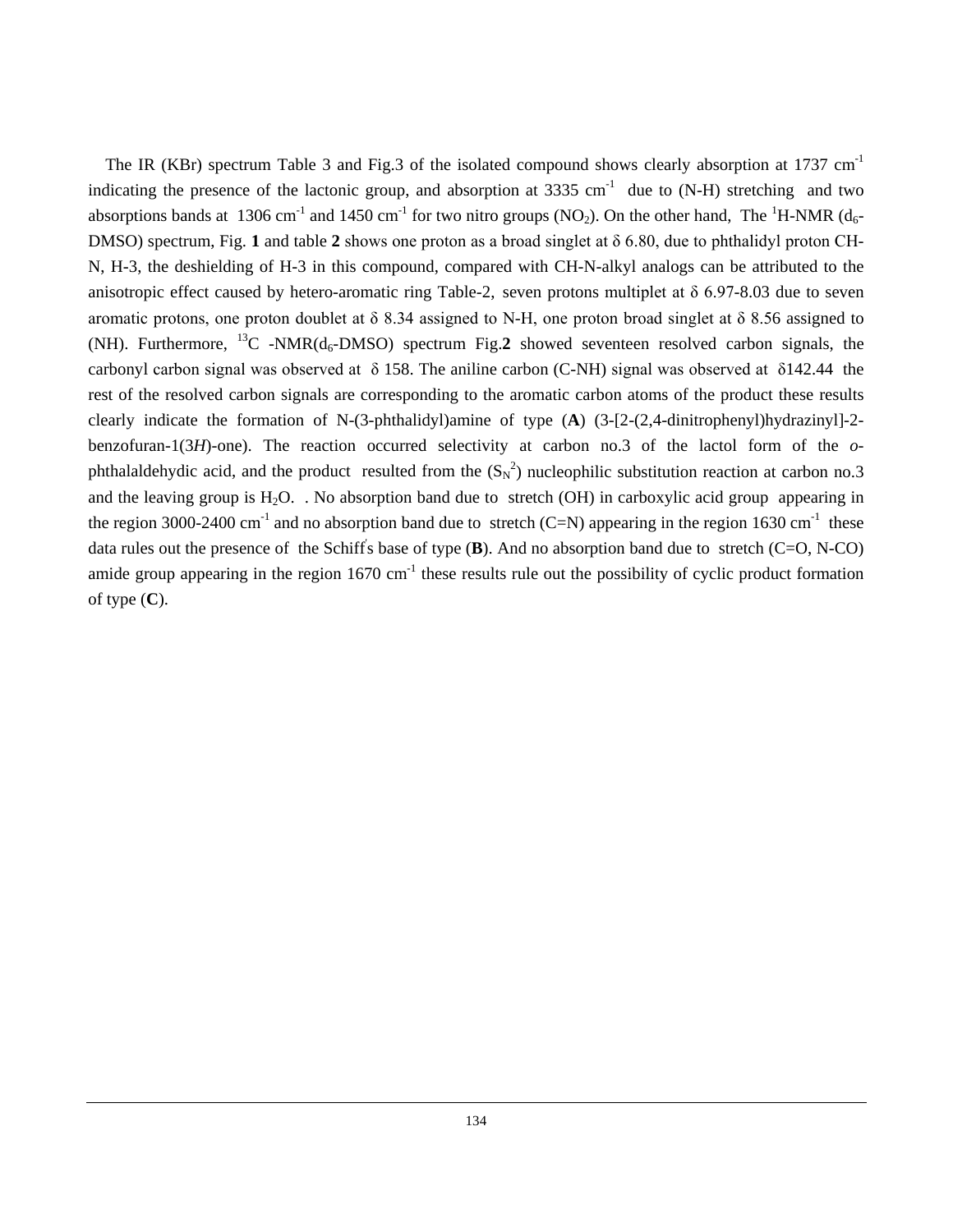



## **Experimental**

 All melting points were measured on electrotherrmal melting point and were uncorrected, Fourier Transform IR spectrometer, model IFS 25 FTIR,<sup>13</sup>C- and <sup>1</sup>H-NMR were measured using a Bruker operating at 400 MHz spectrometer. Reagents and solvent for synthesis were obtained from Alderich Chemical Co., and were used without additional purification.

#### **Reaction of** *o***-phthalaldehydic acid (1) with 2,4-dinitrophenylhydrazine (3) (General method)**

(1.5 g ., 0.01 mole) of *o*-phthalaldehydic acid and (1.98 g ., 0.01 mole) of 2,4-dinitrophenylhydrazine in (15ml) methanol was stirred at room temperature. The mixture was cooled, and the separated solid product were collected and recrystallization the product using n-Propanol.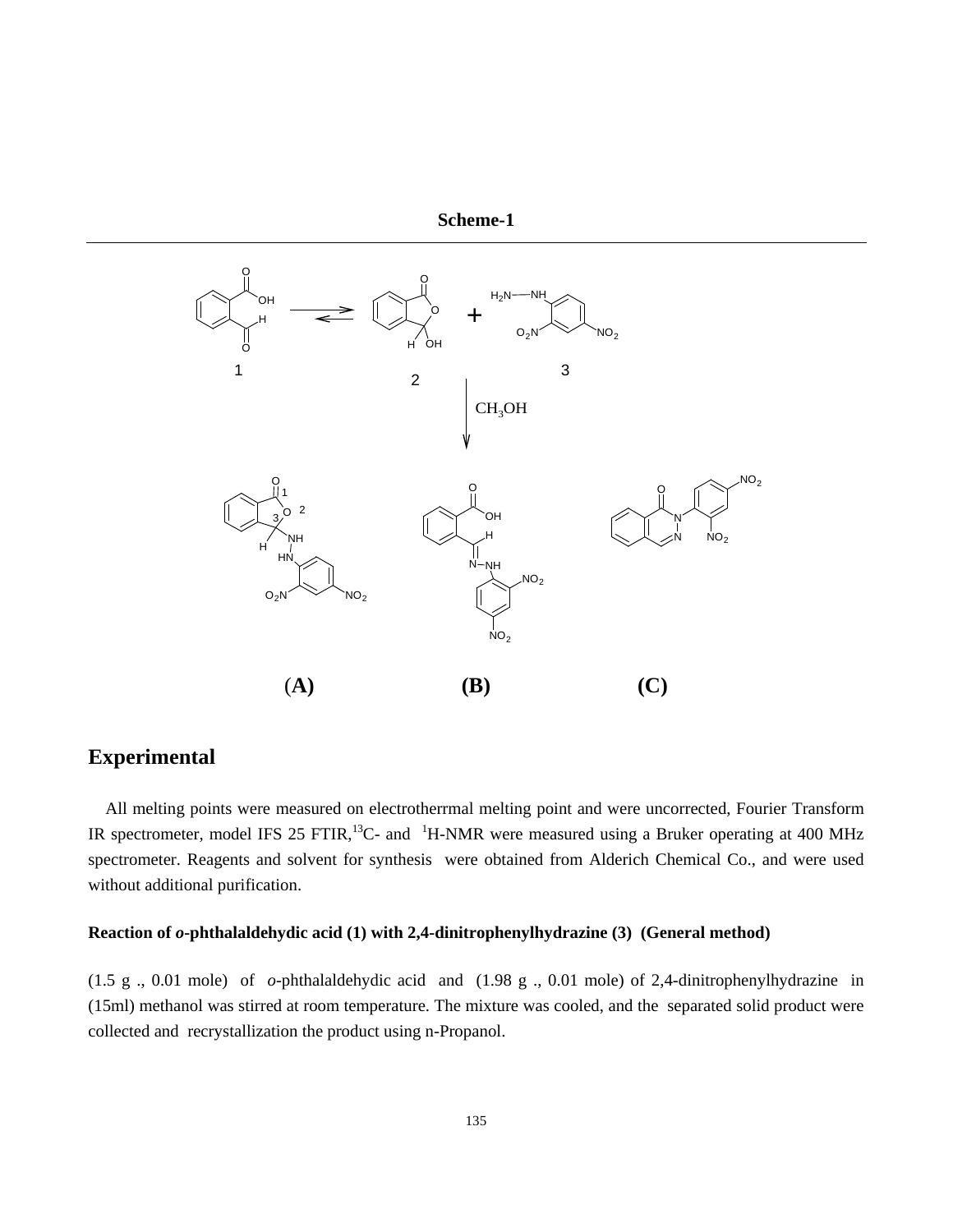| <b>Phthalide</b>           | <b>Molecular</b><br>Formula | Yield<br>$(\%)$ | <b>Color</b> | <b>Melting</b><br>point<br>(C $^0$ | <b>Solvent for</b><br><b>Crystallization</b> |
|----------------------------|-----------------------------|-----------------|--------------|------------------------------------|----------------------------------------------|
| $3-[2-(2,4-$               | $C_{14}H_{10}N_4O_6$        | 87              | Orange       | 254-256                            | n-Prppanol                                   |
| dinitrophenyl)hydrazinyl]- |                             |                 |              |                                    |                                              |
|                            |                             |                 |              |                                    |                                              |
| benzofuran- $1(3H)$ -one   |                             |                 |              |                                    |                                              |

**Table-1 Analytical data of 3-[2-(2,4-dinitrophenyl)hydrazinyl]-2-benzofuran-1(3***H***)-one.**

| Table-2                                                                                                                    |
|----------------------------------------------------------------------------------------------------------------------------|
| Spectral data ( $C^{13}$ and ${}^{1}H\text{-NMR}$ ) of 3-[2-(2,4-dinitrophenyl)hydrazinyl]-2-benzofuran-1(3H)-one in DMSO. |

| <b>Phthalide</b>                                                          | <sup>13</sup> C- NMR (DMSO- $d_6$ , TMS,<br>ppm) | <sup>1</sup> H-NMR (DMSO- $d_6$ TMS,<br>ppm) |
|---------------------------------------------------------------------------|--------------------------------------------------|----------------------------------------------|
| $3-[2-(2,4-$<br>dinitrophenyl)hydrazinyl]-2-<br>benzofuran- $1(3H)$ -one. | 114.94, 124. 52, 125. 08,                        | $6.80$ (br,s, H-3), 6.97-8.03 (m, 7H,        |
|                                                                           | 126.41, 126.69, 127.42, 127.76, 128.             | aromatic protons), 8.34(d,                   |
|                                                                           | 25, 128, 25, 129, 50,                            | 1H, NH), 8.56(br, s, 1H, NH).                |
|                                                                           | 129.77, 130, 08, 132.77, 134.35, 139.            |                                              |
|                                                                           | 15, 142, 44, 158, 80.                            |                                              |
|                                                                           |                                                  |                                              |

**Table-3 Spectral data (IR) of 3-[2-(2,4-dinitrophenyl)hydrazinyl]-2-benzofuran-1(3***H***)-one.**

| <b>Phthalide</b>                                                          | $IR(KBr, cm-1)$                                                                                                    |  |
|---------------------------------------------------------------------------|--------------------------------------------------------------------------------------------------------------------|--|
| $3-[2-(2,4-dinitrophenyl)$ hydrazinyl $]-2-$<br>benzofuran- $1(3H)$ -one. | 3335 (NH), $1737(C = O)$ , $1658(C = C)$ , $1306 (NO2)$ and<br>$1450(NO2), 1306 (C-N), 1450 Scissor(NH), 686(=CH)$ |  |
|                                                                           | Aromatic oop,                                                                                                      |  |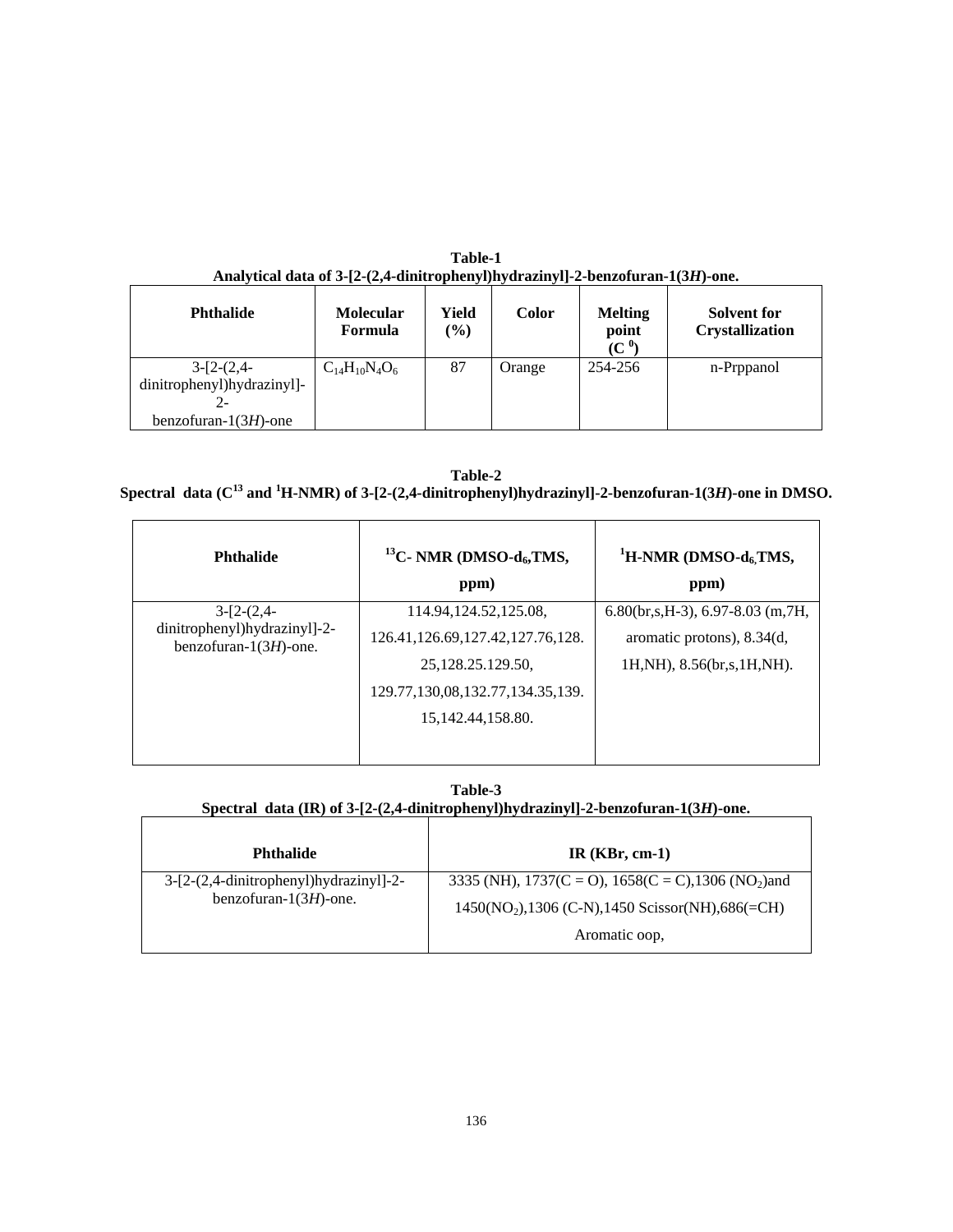

**Fig.1.<sup>1</sup> H-NMR spectrum of 3-[2-(2,4-dinitrophenyl)hydrazinyl]-2-benzofuran-1(3***H***)-one in DMSO .**